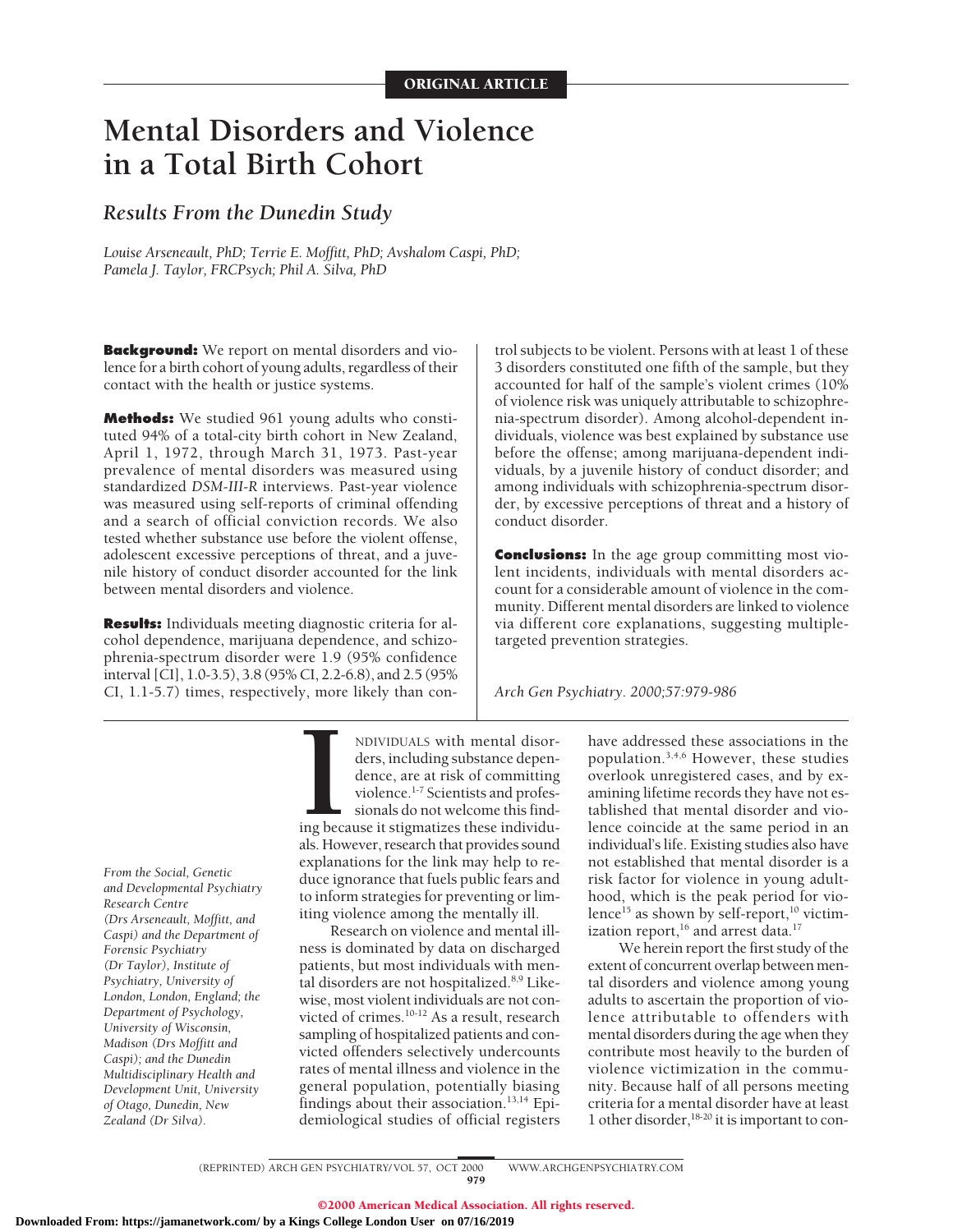# *SUBJECTS AND METHODS*

# **SAMPLE**

Participants are members of the Dunedin Study.39 The cohort of 1037 children (51.6% boys) was constituted at 3 years of age, when the investigators enrolled children from 91% of consecutive births from April 1, 1972, through March 31, 1973, in Dunedin, New Zealand. Cohort families represent the full range of socioeconomic status in the general population of New Zealand's South Island and are primarily white. Follow-ups occurred at 5, 7, 9, 11, 13, 15, 18, and 21 years of age, when we assessed 961 (94.2%) of the 1020 study members still alive, with no significant attrition effects.<sup>40</sup> Cross-national comparisons lend confidence about generalizing findings concerning violence from the Dunedin Study,<sup>41</sup> and more generally New Zealand, $42,43$  to other industrialized nations.

The Dunedin cohort members were free to offend in the community. In the year before the interview, only 1.6% of study members spent on average 25 days in a psychiatric hospital, and 4.7% spent on average 1 or more nights in jail during 3 months of the year. In any case, our selfreport measure of violence captured assaults in institutions as well as in the community.

#### **MENTAL DISORDERS AT 21 YEARS OF AGE**

Diagnoses were determined using the Diagnostic Interview Schedule,<sup>44</sup> with a reporting period of 12 months before the interview.<sup>45</sup> The 12-month prevalence (40%) matches the 37% 12-month prevalence for 15- to 24-year-olds in the National Comorbidity Study.46 We grouped *DSM-III-R*<sup>47</sup> Axis I disorders into the following diagnostic families: (1) depression disorders (17.9%), including major depressive episode and dysthymia; (2) anxiety disorders (17.7%), including generalized anxiety disorder, panic disorder, agoraphobia, social phobia, and simple phobia; (3) manic episode (2.0%); (4) eating disorders (1.4%), including anorexia nervosa and bulimia nervosa; (5) alcohol dependence (9.8%); (6) marijuana dependence (9.5%); and (7) schizophrenia-spectrum

disorder (4.1%), including individuals who responded "yes, definitely" to interview questions about positive symptoms of schizophrenia (hallucinations and delusions) and ruling out symptoms with plausible explanations and symptoms occurring under the influence of alcohol or illicit drugs or during a major depressive episode. Structured psychiatric interviews are known to identify subjects who endorse psychotic-type experiences and beliefs, some of whom are clinically psychotic, but many of whom are not, $48$  and whose symptoms lie on a continuous spectrum from schizotypal personality disorder to schizophrenia.<sup>49</sup> Although we expect only one quarter of these 39 study members to emerge with schizophrenia, the group had not been in good mental health in the previous year, when 33 (84.6%) had comorbid diagnoses, 30 (76.9%) said their symptoms interfered with their lives, 21 (53.8%) had corroboration from an informant, 15 (38.5%) had some contact with treatment, and 4 (10.3%) were taking psychiatric medication, although none were hospitalized that year.<sup>45</sup>

### **VIOLENT BEHAVIORS AT 21 YEARS OF AGE**

Court convictions for violence in all New Zealand and Australian courts were obtained by searching the central computer system of the New Zealand police. Thirty-nine study members were convicted of 107 violent offenses occurring in the 12 months before the interview, including inciting or threatening violence, using an attack dog on a person, presenting an offensive weapon, threatening a police officer, rape, manual assault, assault on a police officer, assault with a deadly weapon, aggravated robbery, and homicide. Thirty-three men and 6 women (4.1% of the sample) were defined as past-year violent offenders according to official records.

Self-reports of violence committed during the past year were obtained using a private standardized interview developed for the National Youth Survey and National Institute of Justice multisite surveys,<sup>50</sup> yielding a 7-item violence scale comprising the most common violent offenses: simple assault (hit someone you lived with; hit someone else); aggravated assault (attacked someone you lived with with a weapon or with the idea of seriously hurting

sider comorbidity in relation to violence risk.<sup>21</sup> We tested which disorders were uniquely related to violence. The risk of violence among discharged patients with mental illness is multiplied by co-occurring substance abuse disorders,<sup>2,6,7,22</sup> and therefore we also assessed the cumulative effects of psychiatric comorbidity on violence risk.

We tested 3 hypotheses to explain the association between disorders and violence. First, substance use in the hours before the violent offense may account for violence among individuals with mental disorders living in the community. Alcohol facilitates violence by disinhibiting aggressive impulses,<sup>23</sup> but most studies of mental disorder and violence have not disentangled effects of a long-standing substance-abuse disorder from situational effects of intoxication.<sup>24,25</sup> A proclivity toward acute intoxication among individuals with mental disorders might account for their risk of violence.

Second, excessive threat perception may account for violence among individuals with mental disorders.

Specific symptoms of psychiatric patients may explain the association between their disorders and violence,2,5,26-29 because psychotic delusions give patients strong subjective impressions of external threats that suppress self-control and foster preemptive attacks.<sup>26</sup> More generally, the tendency to expect threat is a quantitatively distributed personality trait<sup>30</sup> that emerges in childhood, predicts aggression toward others,31-33 and remains stable from late adolescence to adulthood.34 In combination, these findings about threat perception suggest that this preexisting cognitive style might predispose individuals with mental disorders to violence.

Third, a developmental history of conduct disorder may account for violence among individuals with mental disorders living in the community. Children with conduct disorder who learn to use aggression at home generalize aggressive behavior toward others as their social environments expand.35,36 However, few studies have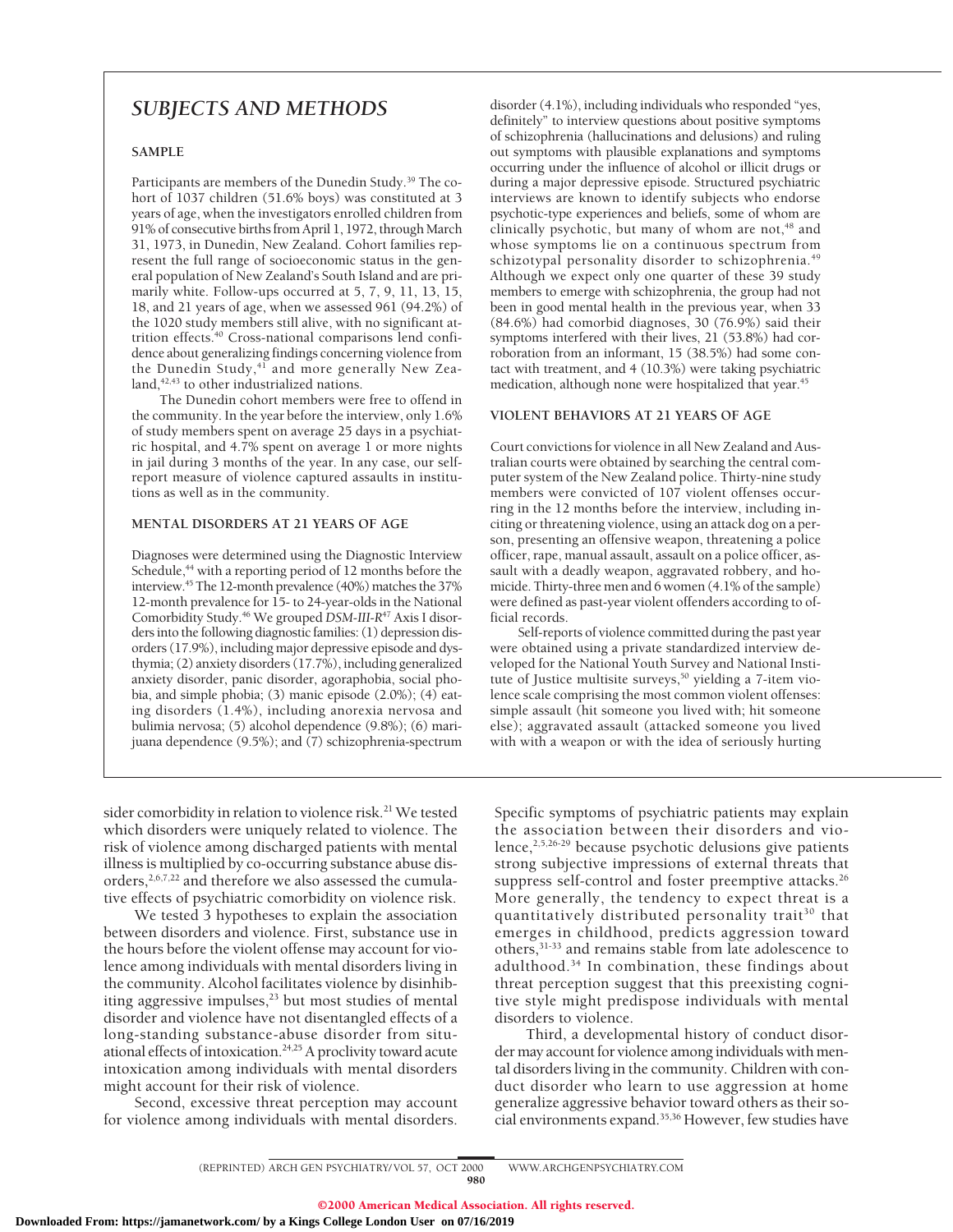or killing them; attacked someone else); robbery (used a weapon, force, or strong-arm methods to rob a person); rape; and gang-fighting. Given that a single simple assault was quite common, but thereafter the distribution of the violence measure was strongly skewed to more serious offending, individuals who reported 2 or more different types of violent offenses (53 men and 20 women [7.6% of the sample]) were defined as self-reported violent offenders.

Self-reported and court-recorded violence overlapped in the sample. The odds of conviction were 17 times greater for persons self-reporting 2 offense types than for persons who did not (95% confidence interval [CI], 8.6-34.1). All but 5 court-recorded violent offenders selfreported at least 1 offense type. A violent group was constituted as those 92 persons who had self-reported 2 or more different violent offense types or had been convicted (9.6% of the sample).

#### **MEASURES OF EXPLANATIONS FOR THE LINK BETWEEN DISORDERS AND VIOLENCE**

Substance use before the violent offense was assessed during the Self-reported Delinquency Interview<sup>50</sup> to obtain details about offenses. Participants reporting at least 1 violent behavior (35.0% of the sample) were told to "Think of the most serious time you did this offense in the past year, where *most serious* means worst physical injury," and asked if they had been drinking or taking drugs 2 hours before that incident. The yes/no responses were summed to indicate how many of the worst incidents of violence were committed when alcohol or illicit drugs were taken 2 hours before.

Excessive threat perception was measured at 18 years of age via the 17-item Alienation scale ( $\alpha$ =.76) of the Multidimensional Personality Questionnaire,<sup>51-53</sup> containing such true/false items as "When people act friendly they usually want something from me," and "Some people go against me for no good reason." High scorers feel mistreated and used by so-called friends, think they are a target of false rumors, and believe others wish them harm.

Adolescent conduct disorder was diagnosed according to *DSM-IV* <sup>54</sup> criteria. At 11, 13, and 15 years of age, the child's own report of conduct symptoms was assessed<sup>41,55</sup> with a reporting period of 12 months before the interview, and parent and teacher ratings of children's conduct problems were obtained.<sup>56,57</sup> At each age, a symptom was counted present if there was evidence of it from child, parent, or teacher. We classified each study member as having an adolescent history of conduct disorder if they met diagnostic criteria at 11, 13, or 15 years of age.

#### **STATISTICAL ANALYSES**

Contingency tables were used to test associations between each diagnostic family and violence. To establish that the risk of violence among individuals with mental disorders was not an artifact of sex differences or shared socioeconomic conditions,<sup>58</sup> we also report odds ratios (ORs) with 95% CIs adjusted for sex and social class.59 Logistic regression analyses with sex-interaction terms did not yield significant improvements in the fit of models predicting violence above and beyond models with main effects only. Thus, analyses were conducted for the whole sample collapsed across sex. To rule out the possibility that psychiatric comorbidity creates spurious associations between some mental disorders and violence, we estimated hierarchical logistic regressions, in which sex and social class were entered on step 1 and Axis I mental disorders were entered simultaneously on step 2. The cumulative risks associated with comorbidity were tested by estimating the linear combination of coefficients and SEs.<sup>60</sup>

The test of whether increased risk of violence among individuals with mental disorders was accounted for by the 3 hypothesized explanatory variables required 2 steps. First, to determine if each explanatory variable was associated with the disorders and violence, we compared the disorder groups vs control subjects, and the violence group vs controls, on the 3 explanatory variables using 2-tailed *t* tests. Second, using logistic regressions, we examined the percentage of reduction in the baseline violence risk associated with each disorder after adding each explanatory variable to the equation. The difference between the baseline and adjusted risks yields an estimate of the percentage of the association between a disorder and violence that is accounted for by each hypothesized explanatory variable.

investigated childhood predispositions toward violent offenses among individuals with mental disorders.<sup>37,38</sup> Adults whose self-control is compromised by a current mental disorder might rely on violence if they had childhood conduct disorder, because they have extensive previous experience with fighting, bullying, and similar acts that victimize others.

#### **RESULTS**

# **LINK BETWEEN MENTAL DISORDERS AND VIOLENCE**

Individuals who met diagnostic criteria for any disorder were at risk of committing violence (**Table 1**). Depression and anxiety disorders were weakly related to violence (Table 1) but not after controlling for comorbidity (**Table 2**). Manic episodes and eating disorders were significantly associated with violence initially (Table 1), but not after controlling for comorbidity (Table 2); we cannot decisively rule out an association of these disorders with violence, because their low frequency in the sample makes the interpretation hazardous. Alcohol dependence, marijuana dependence, and schizophrenia-spectrum disorder were strongly and robustly related to violence (Table 1), and were uniquely and significantly associated with violence even when controlling for demographic risk factors and all other comorbid disorders (Table 2).

Individuals who were substance dependent and/or had schizophrenia-spectrum disorder constituted 18.3% of the total sample, but were 55.4% (n=51) of the sample's 92 violent individuals. They were responsible for 57.9% of the sample's 107 violent court convictions and 54.4% of the sample's 2403 self-reported violent offenses. Moreover, 6.8% (n=12) of the individuals with substance dependence and/or schizophrenia-spectrum disorder were recidivists (convicted for  $\geq 2$  violent offenses) according to court records, and 44.3% (n=78)

(REPRINTED) ARCH GEN PSYCHIATRY/ VOL 57, OCT 2000 WWW.ARCHGENPSYCHIATRY.COM 081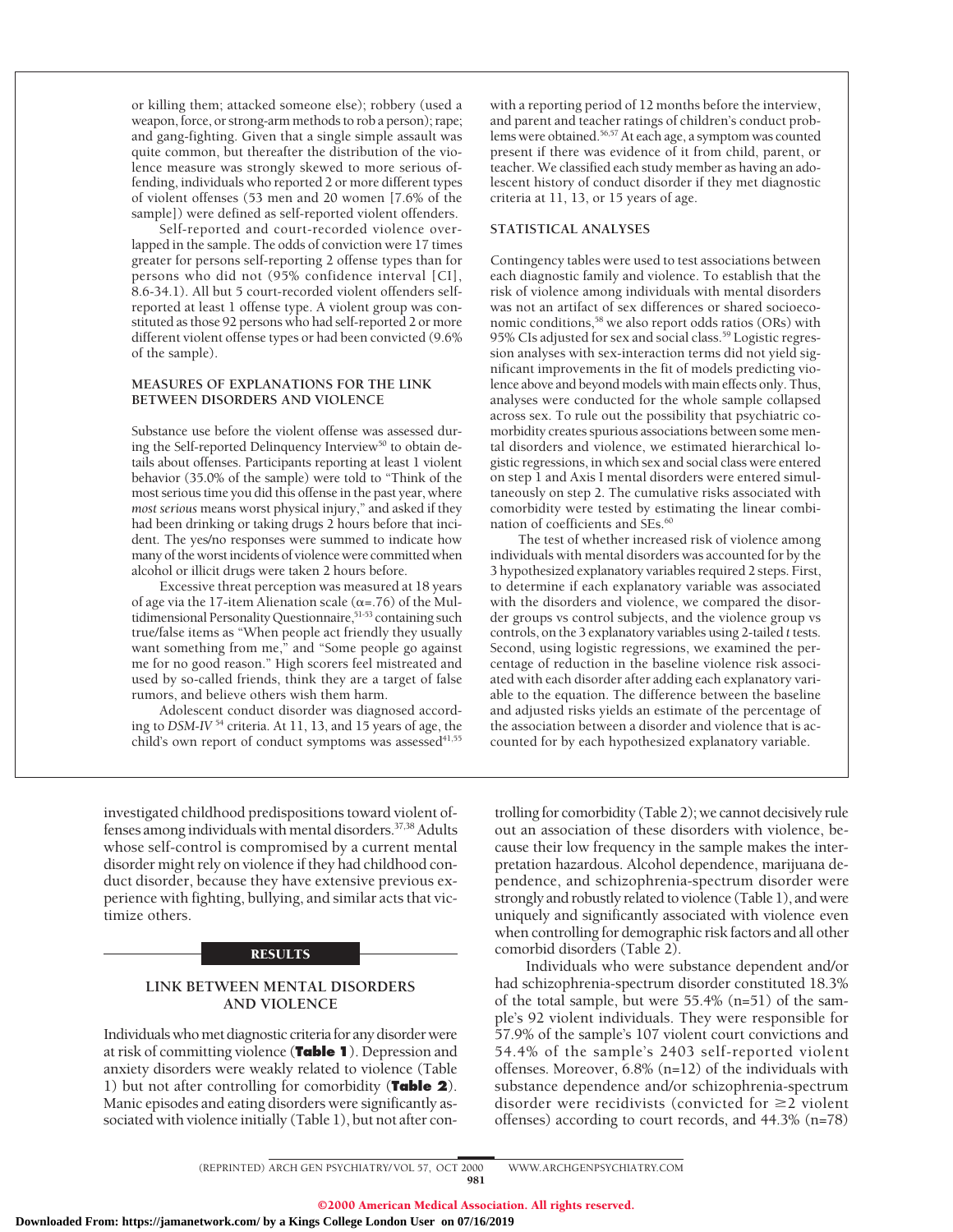| Table 1. Proportions of and Risks for Violent Behaviors in the 12 Months       |  |
|--------------------------------------------------------------------------------|--|
| Before 21 Years of Age Among 961 Persons With Different Psychiatric Disorders* |  |

|                                                      | <b>Court Convictions for Violence</b><br>$(n = 39 [4.1\%])$ |                   | <b>Self-reported Violence</b><br>$(n = 73 [7.6\%])$ |                 | <b>Court Convictions and/or Self-reported Violence</b><br>$(n = 92 [9.6\%])$ |                 |                 |  |
|------------------------------------------------------|-------------------------------------------------------------|-------------------|-----------------------------------------------------|-----------------|------------------------------------------------------------------------------|-----------------|-----------------|--|
| DSM-III-R Axis I<br>Disorder (No. [%])               | $No.$ $(\%)$ of Subjects                                    | OR (95% CI)       | No. (%) of Subjects                                 | OR (95% CI)     | No. (%) of Subjects                                                          | OR (95% CI)     | AOR (95% CI)    |  |
| No psychiatric disorder<br>$(n = 572 [59.5])$        | 7(1.2)                                                      | .                 | 18(3.1)                                             | $\cdots$        | 22(3.8)                                                                      | $\cdots$        | .               |  |
| Psychiatric disorder<br>$(n = 389 [40.5])$           | 32(8.2)                                                     | $7.2(3.2 - 16.6)$ | 55 (14.1)                                           | $5.1(2.9-8.8)$  | 70 (18.0)                                                                    | $5.5(3.3-9.0)$  | $5.8(3.5-9.7)$  |  |
| Depression disorders<br>$(n = 172 [17.9])$           | 7(4.1)                                                      | $1.0(0.4-2.3)$    | 26(15.1)                                            | $2.8(1.7-4.7)$  | 27(15.7)                                                                     | $2.1(1.3-3.4)$  | $2.9(1.7-4.8)$  |  |
| Anxiety disorders<br>$(n = 170 [17.7])$              | 10(5.9)                                                     | $1.6(0.8-3.4)$    | 16(9.4)                                             | $1.3(0.7-2.4)$  | 21(12.4)                                                                     | $1.4(0.9-2.4)$  | $1.8(1.0-3.1)$  |  |
| Manic disorder<br>$(n = 19$ [2.0])                   | 3(15.8)                                                     | $4.8(1.3-17.1)$   | 5(26.3)                                             | $4.6(1.6-13.2)$ | 5(26.3)                                                                      | $3.5(1.2-10.0)$ | $4.9(1.6-14.9)$ |  |
| Eating disorders<br>$(n = 13 [1.4])$                 | 1(7.7)                                                      | $2.0(0.3-15.7)$   | 4(30.8)                                             | $5.6(1.7-18.7)$ | 4(30.8)                                                                      | $4.3(1.3-14.4)$ | $6.8(1.8-25.2)$ |  |
| Alcohol dependence<br>disorder ( $n = 94$ [9.8])     | 8(8.5)                                                      | $2.5(1.1-5.6)$    | 23(24.5)                                            | $5.4(3.1-9.4)$  | 24(25.5)                                                                     | $4.0(2.4-6.8)$  | $3.4(2.0-5.9)$  |  |
| Marijuana dependence<br>disorder ( $n = 91$ [9.5])   | 16(17.6)                                                    | $8.1(4.1-16.0)$   | 24 (26.4)                                           | $6.1(3.5-10.5)$ | 31(34.1)                                                                     | $6.9(4.1-11.4)$ | $5.4(3.2-9.2)$  |  |
| Schizophrenia-spectrum<br>disorder ( $n = 39$ [4.1]) | 6(15.4)                                                     | $5.1(2.0-13.1)$   | 13(33.3)                                            | $7.1(3.5-14.6)$ | 13(33.3)                                                                     | $5.4(2.6-10.9)$ | $4.6(2.2-9.7)$  |  |

\*OR indicates odds ratio; CI, confidence interval; AOR, estimates of risk adjusted for socioeconomic status and sex; and ellipses, not applicable. Of the 1020 living cohort members, 961 (94%) had present data for our primary measures of mental disorders, violence, and socioeconomic status.

| <b>Variables</b>                   | β       | SE   | OR (95% CI)     |
|------------------------------------|---------|------|-----------------|
| Step 1                             |         |      |                 |
| Sex                                | 1.08    | 0.29 | $3.0(1.7-5.2)$  |
| <b>SES</b>                         | $-0.47$ | 0.12 | $0.6(0.5-0.8)$  |
| Step 2                             |         |      |                 |
| Depression disorders               | 0.53    | 0.31 | $1.7(0.9-3.1)$  |
| Anxiety disorders                  | $-0.01$ | 0.33 | $1.0(0.5-1.9)$  |
| Manic disorder                     | 1.15    | 0.64 | $3.2(0.9-11.1)$ |
| Eating disorders                   | 1.11    | 0.73 | $3.0(0.7-12.7)$ |
| Alcohol dependence<br>disorder     | 0.64    | 0.32 | $1.9(1.0-3.5)$  |
| Marijuana dependence<br>disorder   | 1.35    | 0.29 | $3.8(2.2-6.8)$  |
| Schizophrenia-spectrum<br>disorder | 0.90    | 0.43 | $2.5(1.1-5.7)$  |

\*Results are derived from <sup>a</sup> hierarchical logistic regression analysis controlling for sex, socioeconomic status (SES), and all other concurrent disorders. The SES of study members' families was coded into 1 of 6 categories based on the educational level and income associated with occupations in New Zealand.<sup>59</sup> The scale ranges from 1 (unskilled laborer) to 6 (professional). The variable used in our analyses, parental SES, is the average of the highest SES level of either parent across the 7 assessments of the Dunedin study from birth through 15 years of age; thus, it reflects the socioeconomic conditions experienced by study members while they grew up. Female subjects received <sup>a</sup> score of 0 for the sex variable and male subjects a score of 1. Listwise,  $n = 936$ . OR indicates odds ratio; CI, confidence interval.

were recidivists according to self-report. This heavy concentration of violence among the mentally disordered group may be contrasted against a lesser concentration among individuals who did not manifest schizophrenia-spectrum disorder or substance dependence. Individuals who did not meet diagnostic criteria for either substance dependence or schizophreniaspectrum disorder constituted 81.7% of the total sample but only 44.6% of the violent offenders, and were responsible for 42.1% of the sample's violent court convictions and 45.6% of its self-reported violent offenses. Only 0.6% (n=5) of individuals without substance dependence or schizophrenia-spectrum disorder were official recidivists and only 18.0% (n=141) were selfreported recidivists.

In all, 11.3% of the sample's risk of becoming a violent offender was uniquely attributable to alcohol dependence, 28.2% to marijuana dependence, and 9.6% to schizophrenia-spectrum disorder. Having two of these disorders at once more than doubled the risk of violence, compared with having one of them; for alcohol dependence plus schizophrenia-spectrum disorder, the OR was 8.3 (95% CI, 3.2-21.5); for alcohol plus marijuana dependence, 11.7 (95% CI, 5.9-23.4); and for marijuana dependence plus schizophrenia-spectrum disorder, 18.4 (95% CI, 7.5-45.3).

## **EXPLAINING LINKS BETWEEN DISORDERS AND VIOLENCE**

Individuals with alcohol dependence, marijuana dependence, or schizophrenia-spectrum disorder were more likely to use substances before offending, to perceive threat in the environment, and to have a history of conduct disorder (**Figure**). Because these 3 variables were also linked to violence, we tested whether they accounted for elevated rates of violence committed by individuals with mental disorders.

Once substance use before the violent act was taken into account, the baseline risk of violence among persons with a diagnosis of alcohol dependence was reduced by 58% (**Table 3**). Because of the frequent co-occurrence of alcohol and marijuana dependence,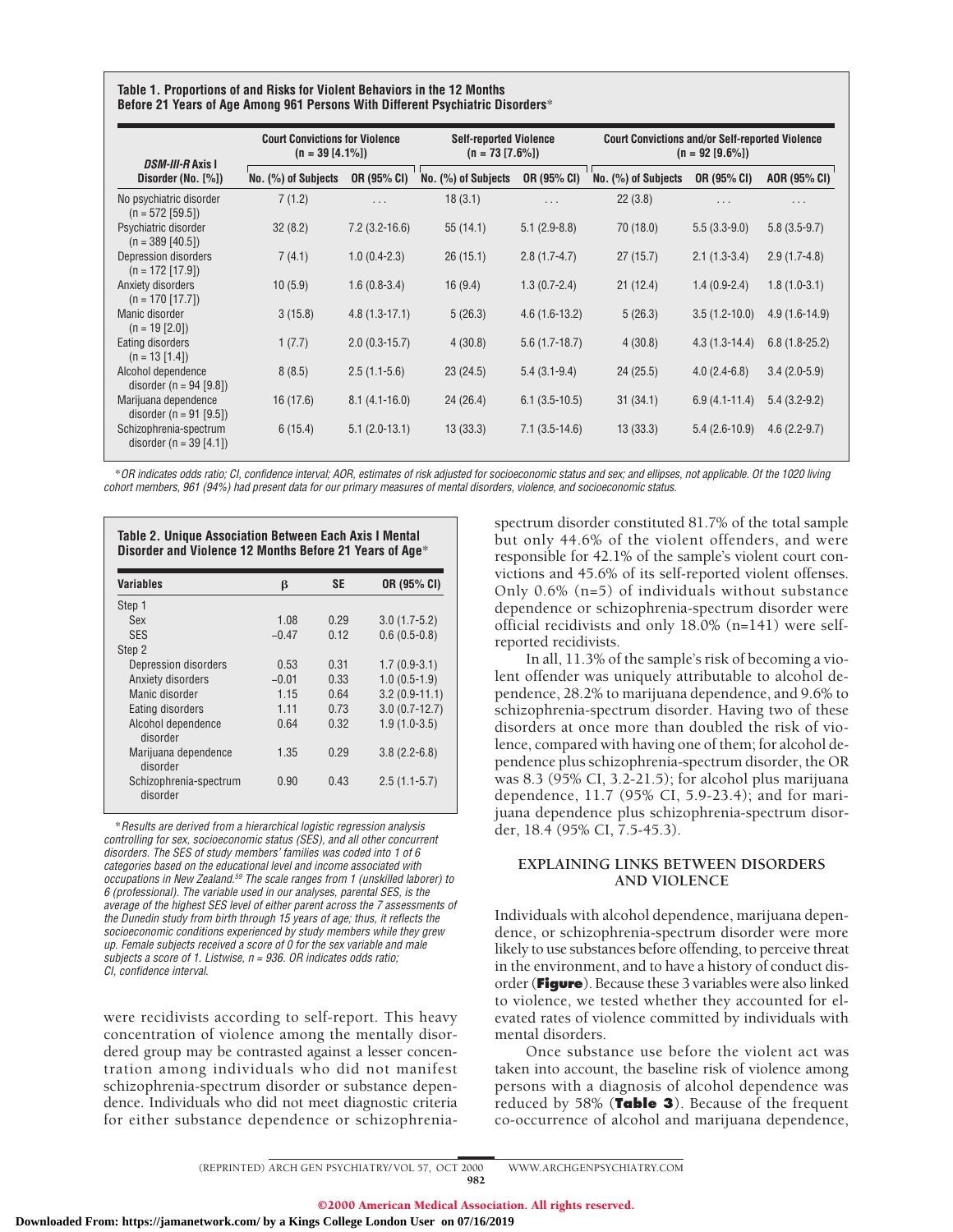

Mean standardized z scores on explanatory variables for individuals meeting diagnostic criteria for (1) alcohol dependence, (2) marijuana dependence, (3) schizophrenia-spectrum disorder, and (4) violent offenses (disorder group) and among control subjects. Relative to controls, alcohol-dependent subjects showed more substance use before offending (t $_{955}$  = 7.0; P=.001; effect size [d] = .77), more excessive threat perception (t $_{955}$  = 5.6; P=.001; d = .62), and more adolescent conduct disorder symptoms (t<sub>955</sub> = 5.3; P=.001; d = .56); marijuana-dependent subjects showed more substance use before offending (t<sub>944</sub> = 8.2; P=.001; d = .91), more excessive threat perception (t<sub>944</sub> = 5.9; P=.001; d = .67), and more adolescent conduct disorder symptoms (t<sub>944</sub> = 9.8; P=.001; d = 1.00); subjects with schizophrenia-spectrum disorder showed more substance use before offending (t $_{940}$  = 4.0; P=.001; d = .68), more excessive threat perception (t $_{940}$  = 6.3; P=.001; d = 1.03), and more adolescent conduct disorder symptoms (t $_{940}$  = 5.7; P=.001; d = .89); and violent offenders showed more substance use before offending ( $t_{959}$  = 23.8; P=.001; d = 2.15), more excessive threat perception ( $t_{959}$  = 6.8; P=.001; d = .75), and more adolescent conduct disorder symptoms  $(t_{959} = 11.6; P = .001; d = 1.17).$ 

| Table 3. Testing Explanations for the Link Between Mental Disorders and Violence in Young Adulthood $^\ast$ |                                            |                                                            |              |                                       |              |                                              |              |  |
|-------------------------------------------------------------------------------------------------------------|--------------------------------------------|------------------------------------------------------------|--------------|---------------------------------------|--------------|----------------------------------------------|--------------|--|
|                                                                                                             |                                            | <b>Controlling for Each Potential Explanatory Variable</b> |              |                                       |              |                                              |              |  |
| <b>Axis I Mental Disorders</b><br><b>Uniquely Linked to Violence</b>                                        | <b>Baseline OR of</b><br>Violence (95% CI) | <b>Substance Use</b><br><b>Before Offending</b>            |              | <b>Excessive Threat</b><br>Perception |              | <b>Adolescent Conduct</b><br><b>Disorder</b> |              |  |
|                                                                                                             |                                            | AOR (95% CI)                                               | % of Changet | AOR (95% CI)                          | % of Changet | AOR (95% CI)                                 | % of Changet |  |
| Alcohol dependence<br>disorder ( $n = 957$ )                                                                | $4.0(2.4-6.8)$                             | $1.7(0.8-3.5)$                                             | 58           | $3.3(1.9-5.7)$                        | 19           | $2.8(1.6-5.1)$                               | 29           |  |
| Marijuana dependence<br>disorder ( $n = 946$ )                                                              | $6.9(4.1 - 11.4)$                          | $3.5(1.8-6.8)$                                             | 49           | $5.6(3.3-9.5)$                        | 19           | $3.6(2.1-6.4)$                               | 47           |  |
| Schizophrenia-spectrum<br>disorder ( $n = 942$ )                                                            | $5.4(2.6-10.9)$                            | $4.3(1.5-12.3)$                                            | 19           | $3.6(1.7-7.8)$                        | 32           | $3.0(1.3-6.6)$                               | 44           |  |

\*We controlled for substance use before the most serious violent offense, excessive threat perception at 18 years of age, and adolescent conduct disorder from 11 through 15 years of age. OR indicates odds ratio; AOR, estimates of risk adjusted for each potential explanatory variable.

†Indicates percentage of the association between <sup>a</sup> disorder and violence accounted for by the explanatory variable.

further analyses controlled for comorbidity. Substance use before offending still accounted for 49% of the violence risk among alcohol-dependent persons, regardless of their heavy psychiatric comorbidity. The risk of violence among marijuana-dependent persons was reduced by 49% once substance use before offending was taken into account. However, controlling for comorbidity between marijuana and alcohol dependence, substance use before offending accounted for only 32% of violence risk among marijuana-dependent persons, suggesting that substance use before offending accounted for violence among marijuanadependent persons partly because many of them were also heavy users of alcohol. The risk of violence among persons with schizophrenia-spectrum disorder was reduced by 19% when substance use before offending was taken into account.

The psychological predisposition to perceive excessive threat in the environment accounted for 19% of the association between each of the substance dependence disorders and violence (Table 3). This psychological predisposition was especially relevant to the link between schizophrenia-spectrum disorder and violence; 32% of the violence risk among individuals with schizophrenia-spectrum disorder was accounted for by the fact that they were predisposed to perceive threats in their environment, at least since 18 years of age.

Once adolescent conduct disorder was taken into account, violence risk among persons with a diagnosis of marijuana dependence was reduced by 47% (Table 3). Controlling for comorbidity, a developmental history of conduct disorder continued to account for 42% of the violence risk among marijuana-dependent persons, re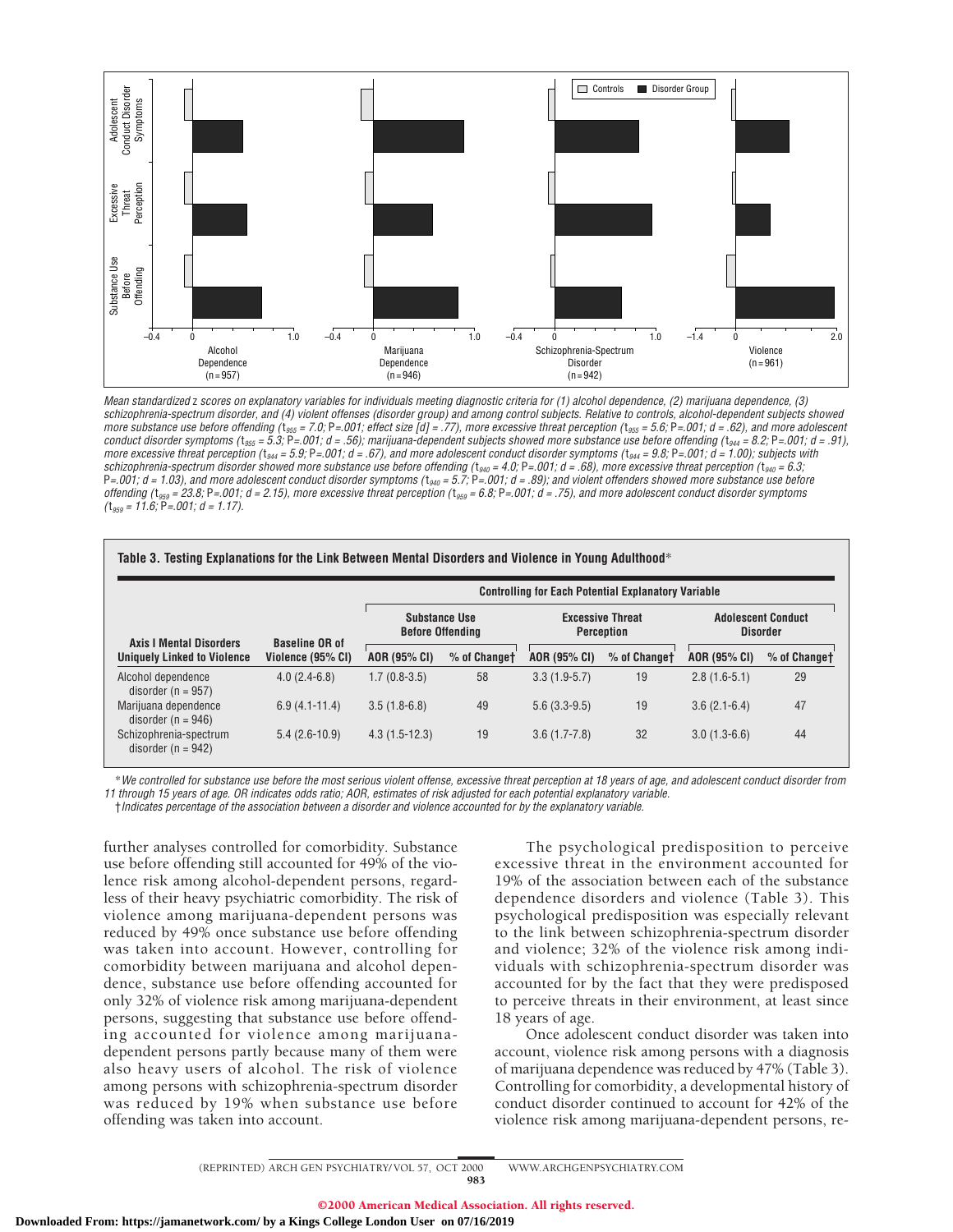gardless of their concurrent alcohol dependence or schizophrenia-spectrum disorder. Violence risk among persons with a diagnosis of alcohol dependence was reduced by 29% and that of persons with a diagnosis of schizophrenia-spectrum disorder by 44% when adolescent conduct disorder was taken into account. When controlling for comorbidity, a history of conduct disorder accounted for only 9% of the violence risk among alcoholdependent persons and 32% of the violence risk among persons with schizophrenia-spectrum disorder.

When entered as a set, the 3 explanatory variables did not explain any more of the association between schizophrenia-spectrum disorder and violence than could be explained by conduct disorder alone (43% vs 44%). More than half of the link between schizophrenia-spectrum disorder and violence remained unexplained by the variables in our study, suggesting that other factors will help to explain the violence of individuals with psychoses. However, all 3 variables entered together accounted for 67% of the association between violence and dependence on alcohol and marijuana. After controlling for violence attributable to these 3 variables, alcohol dependence no longer posed a significant risk for violence (OR, 1.3 [95% CI, 0.6-2.9]) and marijuana-dependent individuals' risk shrunk from 6.8 to 2.3 (95% CI, 1.1-4.6). In combination, the 3 explanatory variables were sufficient to account for virtually all the significant association between substance dependence and violence.

#### **COMMENT**

Not all individuals with mental disorders living in the community engage in violence; among young adults, the link is limited to 3 diagnoses: alcohol dependence, marijuana dependence, and schizophrenia-spectrum disorder. Persons with at least one of these 3 disorders constituted only one fifth of the sample, but they accounted for more than half of the sample's violent convictions, violent acts, and violent offenders. Because each disorder carries its own unique risk, persons with two of these disorders simultaneously carry risk for violence that is 8 to 18 times greater than that for individuals with no disorders. Although our cohort is from New Zealand, these findings are remarkably similar to findings from the United States, $\frac{1}{3}$  Scandinavia, $\frac{4}{6}$  and Israel.<sup>61</sup>

Studies of discharged patients reassure that "the public's fears of violence on the street by discharged patients who are strangers to them is mis-directed."7(p400) The Dunedin study should be considered a study of the contribution to violence at its peak age by young adults with mental disorders who are as yet mostly untreated; only 8.1% of the 389 mentally disordered cohort members were taking psychiatric medications and only 3.1% had been hospitalized in the past year. Our study suggests that a significant proportion of the burden of violence that frightens and injures the general public may be attributed to young adults who are prone to schizophrenia-spectrum disorders or dependent on alcohol or other drugs, many of whom have not been hospitalized or treated.

The violence of alcohol-dependent individuals was explained by their substance use before offending, pointing to the possible role of alcohol's disinhibiting effects. An alternative hypothesis is that because alcoholdependent persons spend much of their time drinking alcohol, it is merely coincidental that they drank alcohol in the 2 hours before a violent incident. Arguing against this alternative is the fact that substance use before offending was strongly correlated with violence not only among alcohol-dependent individuals, but also among study members without mental disorders (*r*=0.46; *P*=.001). We conclude that violent offenses were mostly committed when, and possibly because, alcohol-dependent individuals were under the influence of alcohol.

The link between marijuana and violence may seem counterintuitive, as cannabis is not thought to precipitate aggression, but an equally strong link has been reported in American studies.<sup>1,62</sup> The violence of marijuanadependent individuals was best explained by their developmental history of conduct disorder. Drugdependent individuals with a delinquent history become early and active participants in the illegal economy of drug markets. Indeed, 83.3% of marijuanadependent Dunedin study members reported in the interview at 21 years of age that they sold drugs during the past year (compared with 7.4% of nondependent individuals). Illicit drug markets promote violence because, when transactions go awry, actors do not have recourse to legal means of dispute resolution, and intimidation of adversaries by violence is their remaining option.63 Delinquent conduct thus acquaints young people with the underground economy, and development of an illicit-substance dependence requires access to the illicit market. Our finding that youthful conduct disorder explained the unique contribution of marijuana dependence to violence, and did so better than substance use before the violent act, suggests that individuals who first become heavily involved in delinquency and drugs as youths and then become drug-dependent may learn early to rely on violence for addressing disputes.

The risk of violence among Dunedin subjects with schizophrenia-spectrum disorders was similar to rates reported for hospitalized psychotic patients<sup>4,6</sup> and psychotic community residents,<sup>61</sup> although our diagnosis of disorders in the schizophrenia spectrum was broad. All 4 studies report ORs of approximately 6.0. Like all other studies, we found that the modest risk from schizophreniaspectrum disorder is magnified more than 2-fold in the presence of comorbid substance dependence. However, of the violent cases in our cohort, 10% were uniquely attributable to schizophrenia-spectrum disorder apart from substance abuse, offering a slightly different view from the observation that the contribution of serious mental illness to violence in society is minuscule, <sup>64(p403)</sup> and suggesting that more research into psychotic symptoms and violence is warranted.

The tendency to perceive the world as a threatening place, measured at 18 years of age, explained much of the violence of individuals who endorsed the bizarre symptoms of schizophrenia at 21 years of age. Our finding suggests that this cognitive personality style may tip schizophrenic patients toward violence during episodes of psychosis, but also that distorted information processing may promote the violence of a broader group of in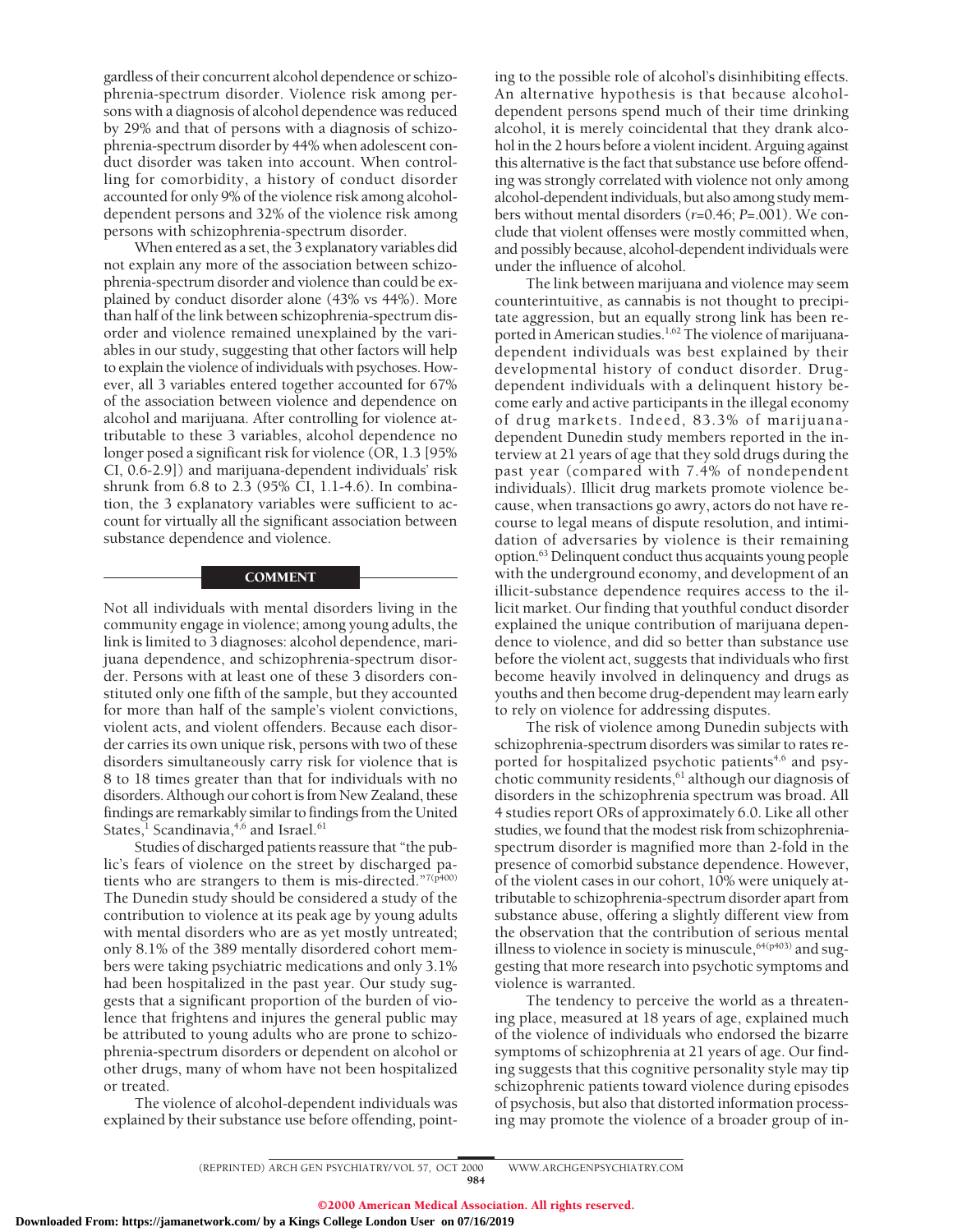dividuals in whom subclinical syndromes in the schizophrenia spectrum develop.65 A history of childhood conduct disorder also contributed to the link between schizophrenia-spectrum disorder and violence. This finding is reminiscent of case reports of "pseudo-psychopathic schizophrenia." Bender<sup>66</sup> argued that many youngsters in the process of entering their first psychotic episodes may be given a misdiagnosis of conduct disorder because their disorganized behavior on the surface resembles antisocial activity. It is possible that conduct problems motivated by bizarre beliefs constitute a heretofore underresearched prodromal adolescent phase of some adult psychotic disorders.

These findings have implications for treatment and prevention, as each disorder was linked to violence via different core explanations. For example, successful prevention of access to alcohol might reduce the violence of alcohol-dependent individuals. Prevention programs that reduce conduct problems and entry into illicit drug markets among youth might also reduce later substancerelated violence. Finally, cognitive therapy or medication that reduces threat perceptions might reduce violence among individuals with schizophrenia-spectrum disorders. Forensic psychiatry and community mental health services may benefit from multiple violence-prevention strategies that are tailored to offenders' diagnoses. Most directly, the results of our study imply that the link between adult mental disorders and violence is often rooted in childhood and adolescent conduct problems, and thus may be susceptible to primary prevention.

#### *Accepted for publication April 12, 2000.*

*Supported by fellowships from the Social Sciences and Humanities Research Council of Canada, Ottawa, and the National Science Foundation–National Consortium on Violence Research, Pittsburgh, Pa (grant SBR 9513040) (Dr Arseneault); by the United Kingdom High Security Psychiatric Services Commissioning Board, London, England; the New Zealand Health Research Council, Auckland; and by grants 45070, 49414, and 46344 from the National Institutes of Mental Health, Rockville, Md.*

*We thank HonaLee Harrington, Sheilagh Hodgins, PhD, Matt Smart, the Study members, and the New Zealand Police.*

*Reprints: Terrie E. Moffitt, PhD, Institute of Psychiatry, 111 Denmark Hill, London SE5 8AF, England (e-mail: t.moffitt@iop.kcl.ac.uk).*

#### REFERENCES

- 1. Swanson JW, Holzer CE, Ganju VK, Jono RT. Violence and psychiatric disorder in the community: evidence from the Epidemiological Catchment Area surveys. Hosp Community Psychiatry. 1990;41:761-770.
- 2. Swanson JW, Borum R, Swartz MS, Monahan J. Psychotic symptoms and disorders and the risk of violent behaviour in the community. Crim Behav Ment Health. 1996;6:317-338.
- 3. Hodgins S. Mental disorder, intellectual deficiency, and crime: evidence from a birth cohort. Arch Gen Psychiatry. 1992;49:476-483.
- 4. Hodgins S, Mednick SA, Brennan PA, Schulsinger F, Engberg M. Mental disorder and crime: evidence from a Danish birth cohort. Arch Gen Psychiatry. 1996; 53:489-496.
- 5. Link BG, Andrews H, Cullen FT. The violent and illegal behavior of mental patients reconsidered. Am Sociol Rev. 1992;57:275-292.
- 6. Tiihonen J, Isohanni M, Räsänen P, Koiranen M, Moring J. Specific major men-

tal disorders and criminality: a 26-year prospective study of the 1996 Northern Finland Birth Cohort. Am J Psychiatry. 1997;154:840-845.

- 7. Steadman HJ, Mulvey EP, Monahan J, Robbins PC, Appelbaum PS, Grisso T, Roth LH, Silver E. Violence by people discharged from acute psychiatric inpatient facilities and by others in the same neighborhoods. Arch Gen Psychiatry. 1998;55:393-401.
- 8. Robins LN, Regier DA. Psychiatric Disorders in America. New York, NY: Free Press; 1991.
- 9. Cohen P, Cohen J. The clinician's illusion. Arch Gen Psychiatry. 1984;41:1178-1182.
- 10. Elliott DS. Serious violent offenders: onset, developmental course, and termination. Criminology. 1994;32:1-21.
- 11. Elliott DS, Huizinga D, Morse B. Self-reported violent offending: a descriptive analysis of juvenile violent offenders and their offending careers. J Interpersonal Violence. 1986;4:472-514.
- 12. Steffensmeier D, Ulmer J, Kramer J. The interaction of race, gender, and age in criminal sentencing: the punishment cost of being young, black, and male. Criminology. 1998;36:763-793.
- 13. Wessely S, Castle D. Mental disorder and crime [letter]. Arch Gen Psychiatry. 1998;55:86-87.
- 14. Hodgins S, Mednick SA, Brennan PA, Schulsinger F, Engberg M. Mental disorder and crime [letter]. Arch Gen Psychiatry. 1998;55:87-88.
- 15. Reiss AJ, Roth JA. Understanding and Preventing Violence. Washington, DC: National Academy Press; 1993.
- 16. Perkins CA, Klaus PA, Bastian LD, Cohen RL. Criminal Victimization in the United States, 1993. Washington, DC: US Dept of Justice; 1996.
- 17. Dobrin A, Wiersema B, Loftin C, McDowall D. Statistical Handbook on Violence in America. Phoenix, Ariz: Oryx Press; 1996.
- 18. Clark LA, Watson D, Reynolds S. Diagnosis and classification of psychopathology: challenges to the current system and future directions. Annu Rev Psychol. 1995;46:121-153.
- 19. Newman DL, Moffitt TE, Caspi A, Silva PA. Comorbid mental disorders: implications for treatment and sample selection. J Abnorm Psychol. 1998;107:305- 311.
- 20. Wittchen H-U. Critical issues in the evaluation of comorbidity of psychiatric disorders. Br J Psychiatry. 1996;168(suppl 30):9-16.
- 21. Sher KJ, Trull TJ. Methodological issues in psychopathology research. Annu Rev Psychol. 1996;47:371-400.
- 22. Johns A. Substance misuse: a primary risk and a major problem of comorbidity. Int Rev Psychiatry. 1997;9:233-241.
- 23. Pihl RO, Peterson JB. Alcohol/drug use, and aggressive behavior. In: Hodgins S, ed. Mental Disorder and Crime. Thousand Oaks, Calif: Sage Publications; 1993: 263-283.
- 24. Collins JJ, Schlenger WE. Acute and chronic effects of alcohol use on violence. J Stud Alcohol. 1988;49:516-521.
- 25. Lindqvist P. Homicides committed by abusers of alcohol and illicit drugs. Br J Addict. 1991;86:321-326.
- 26. Link BG, Stueve A. Psychotic symptoms and the violent/illegal behavior of mental patients compared to community controls. In: Monahan J, Steadman HJ, eds. Violence and Mental Disorder: Developments in Risk Assessment. Chicago, Ill: University of Chicago Press; 1994:137-159.
- 27. Taylor PJ. Motives for offending among violent and psychotic men. Br J Psychiatry. 1985;147:491-498.
- 28. Taylor PJ, Garety P, Buchanan A, Reed A, Wessely S, Ray K, Dunn G, Grubin D. Delusions and violence. In: Monahan J, Steadman HJ, eds. Violence and Mental Disorder: Developments in Risk Assessment. Chicago, Ill: University of Chicago Press; 1994:161-182.
- 29. Taylor PJ, Leese M, Williams D, Butwell M, Daly R, Larkin E. Mental disorder and violence: a special (high security) hospital study. Br J Psychiatry. 1998;172: 218-226.
- 30. Krueger RF, Caspi A, Moffitt TE. Epidemiological personology: the unifying role of personality in population-based research on problem behaviors. J Pers. In press.
- 31. Dodge KA, Pettit GS, Bates JE, Valente E. Social information-processing patterns partially mediate the effect of early physical abuse on later conduct problems. J Abnorm Psychol. 1995;104:632-643.
- 32. Weiss B, Dodge KA, Bates JE, Pettit GS. Some consequences of early harsh discipline: child aggression and a maladaptive social information processing style. Child Dev. 1992;63:1321-1335.
- 33. Dodge KA, Bates JE, Pettit GS. Mechanisms in the cycle of violence. Science. 1990;250:1678-1683.
- 34. McGue M, Bacon S, Lykken DT. Personality stability and change in early adulthood: a behavioral genetic analysis. Dev Psychol. 1993;29:96-109.
- 35. Patterson GR, DeBaryshe BD, Ramsey E. A developmental perspective on antisocial behavior. Am Psychol. 1989;44:329-335.

(REPRINTED) ARCH GEN PSYCHIATRY/ VOL 57, OCT 2000 WWW.ARCHGENPSYCHIATRY.COM

985